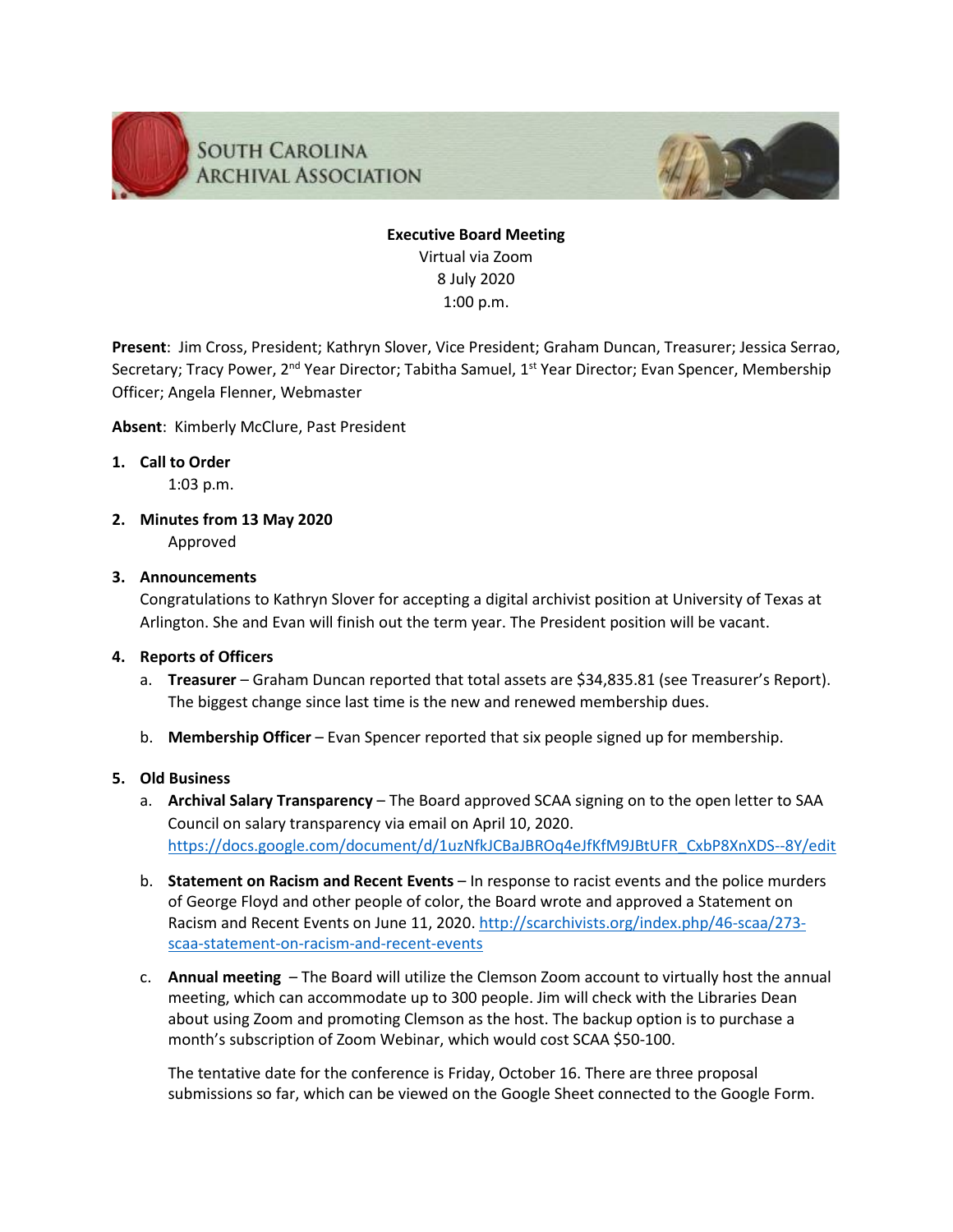Submission notifications will go to the SCAA Gmail.

Format – The number of days of the event is still to be decided. Some considerations are to include short breaks between sessions. If concurrent sessions are needed based on volume of proposals received, each session will need a separate Zoom link and multiple Board members as hosts/co-hosts. Request that presenters provide a copy of their presentation as a backup for technical issues. If a lightning session is scheduled, consider holding a short Q&A after each presentation versus at the very end.

Poster session – the Board will plan to make the images of the posters available beforehand on the SCAA website or cloud storage. The session will give time for each presenter to show and explain their poster. The call for student posters will be sent out closer to the fall semester. SCAA should reach out again to school contacts previously used for student membership to help promote submissions. Evan will send this information around again. Tabitha and Tracy will send the proposal to Jim to put on the blog.

Business meeting – Based on the constitution and bylaws, elections are required. An election platform will be needed that can verify voters are SCAA members and can easily incorporate nominations from the floor. One option is to plan a separate Zoom session for the business meeting to vet for membership. Options for voting methods include using direct messages from attendees to the chair of the nominating committee; Zoom polling feature; or a separate survey platform like Qualtrics.

Awards – call for nominations are out. Due to the virtual environment, SCAA will allocate time to present the awards, but the physical trophies will not be given to the winners. The trophy company in Columbia can directly mail the recipients their trophies later. SCAA will need to contact recipients to get addresses.

d. **Town hall meeting** – SCAA will host the second town hall meeting on July 16, 2:15-3:45. Evan will update the registration form and Kathryn will keep track of attendees. Jim will promote on the blog by the end of this week. Brenda plans to contact Virginia Ellison and Beth Bilderback to talk about reopening plans at the Historical Society and Caroliniana. Evan will send Jim the registration form so he can match content on the blog.

#### **6. New Business**

a. **SCAA Diversity, Equity, and Inclusion (DEI)** – The Board discussed actions SCAA can take to support diversity, equity, and inclusion within the organization, in the archival profession in South Carolina, and the United States.

Short term priorities – Provide space to focus on EDI at the annual meeting. Plan a workshop, presentation, or paid keynote speaker based on Michelle Caswell's dismantling white supremacy in the archive. Look into SC or regional archivists doing anti-racist work. Kathryn knows a colleague in Tennessee who's done a workshop on the topic[. Dorothy Berry](https://library.harvard.edu/staff/dorothy-berry) has spoken at DPLA about EDI in metadata. This could also be a spring workshop with multiple presentations.

Create a shared reading list and discussion group. Make our own SCAA list or promote SAA's. Plan a discussion group about the articles in the list. These could be informal discussions moderated by members that volunteer to lead a session.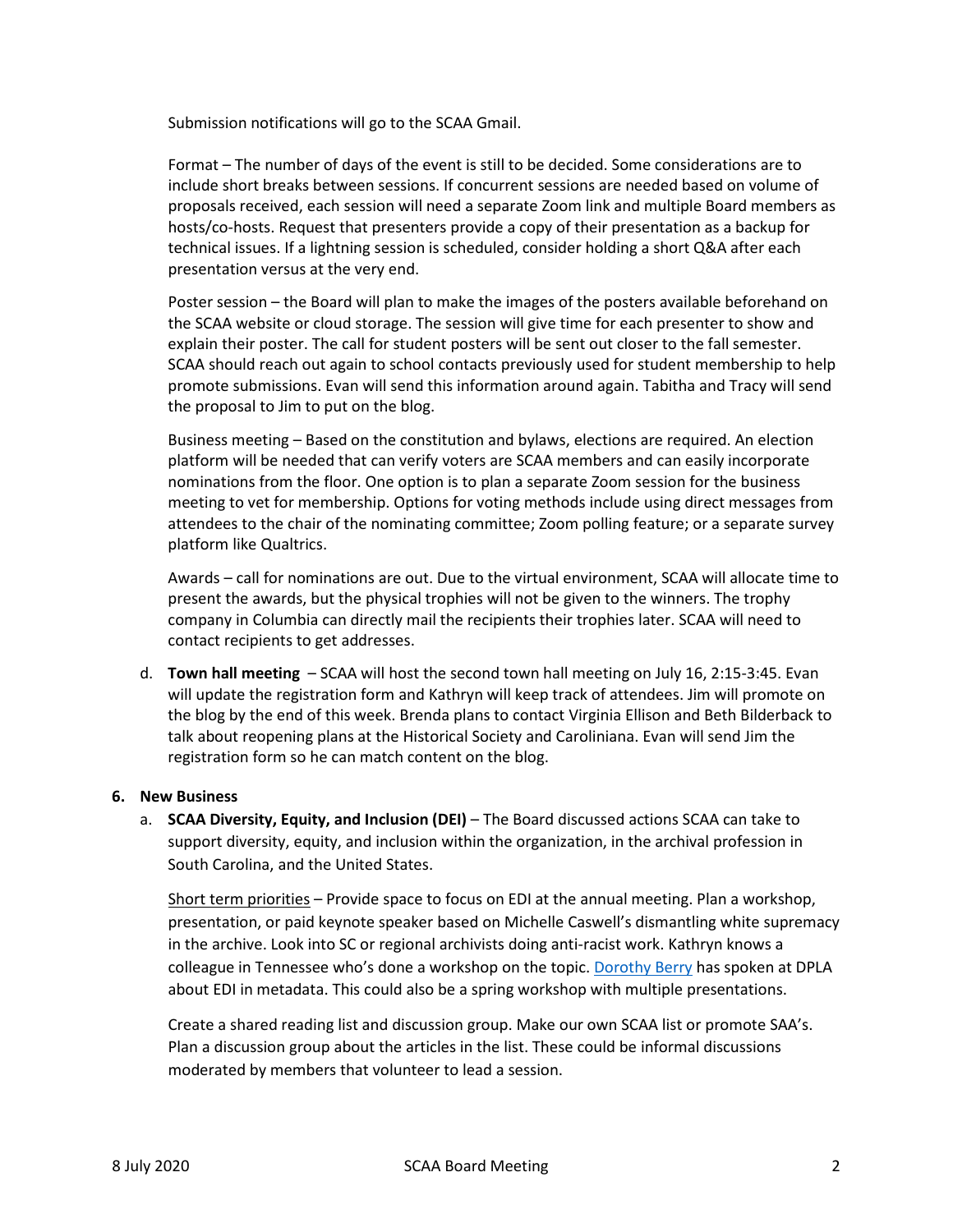Long term goals – Support USC's upcoming program based on Princeton's Archives Research and [Collaborative History \(ARCH\) Program,](https://www.princeton.edu/news/2018/07/30/princeton-university-library-partners-hbcus-inaugural-archiving-program) which will bring in students from HBCUs to learn about special collections librarianship. This could be monetary support to offset the cost of stipends for participants, a grant partnership, or teaching support for classes that USC will plan.

Diversity the executive board and membership. Support and include people of color in the elections and recruit diverse membership from across the state. Analyze what groups SCAA contacts and what groups have historically been left out. Gain feedback from diverse groups on how to make the organization more welcoming. The membership officer could build stronger connections with librarians at HBCUs and cultural heritage organizations representing Black history across the state. Recruit from groups that are not yet members. SHRAB has been working with HBCUs in South Carolina to compile the directory. SCAA could use this connection to expand our reach. Partner with the South Carolina African American Heritage Commission (a partner with SCDAH) to explore ways we can uplift their efforts. Ramone Jackson, the liaison between the commission and SCDAH, is interested in collaborations.

#### **7. Date for next meeting**

Mid-September. Jim will send out a Doodle poll in early August.

#### **8. Action items**

All Board members

● Pass along names for potential DEI keynote speakers or presenters to Tabitha and Tracy.

Jim Cross

- Check with Clemson Libraries Dean on using Zoom account for meeting.
- Ask Brenda to submit SHRAB proposal to annual conference.
- Send out a Doodle poll in early August for September meeting.

#### Kathryn Slover

● Send Tabitha and Tracy the reworked call for posters for virtual environment.

Tracy Power and Tabitha Samuel

- Send student poster proposal to Jim to promote on the blog.
- Compile a list of annual attendees at events for SHRAB and to identify what organizations participate and where gaps in participation exist.

Graham Duncan

- Resent student outreach letter to USC SLIS at the beginning of the Fall semester.
- Add Jim as a signatory on SCAA accounts during his next trip to Columbia.

Evan

- Send school contact information to Board members to promote student poster proposal.
- Add Jim as a signatory on SCAA accounts during his next trip to Columbia.

# **9. Adjourn**

3:02 p.m.

-Respectfully submitted by Jessica Serrao, Secretary